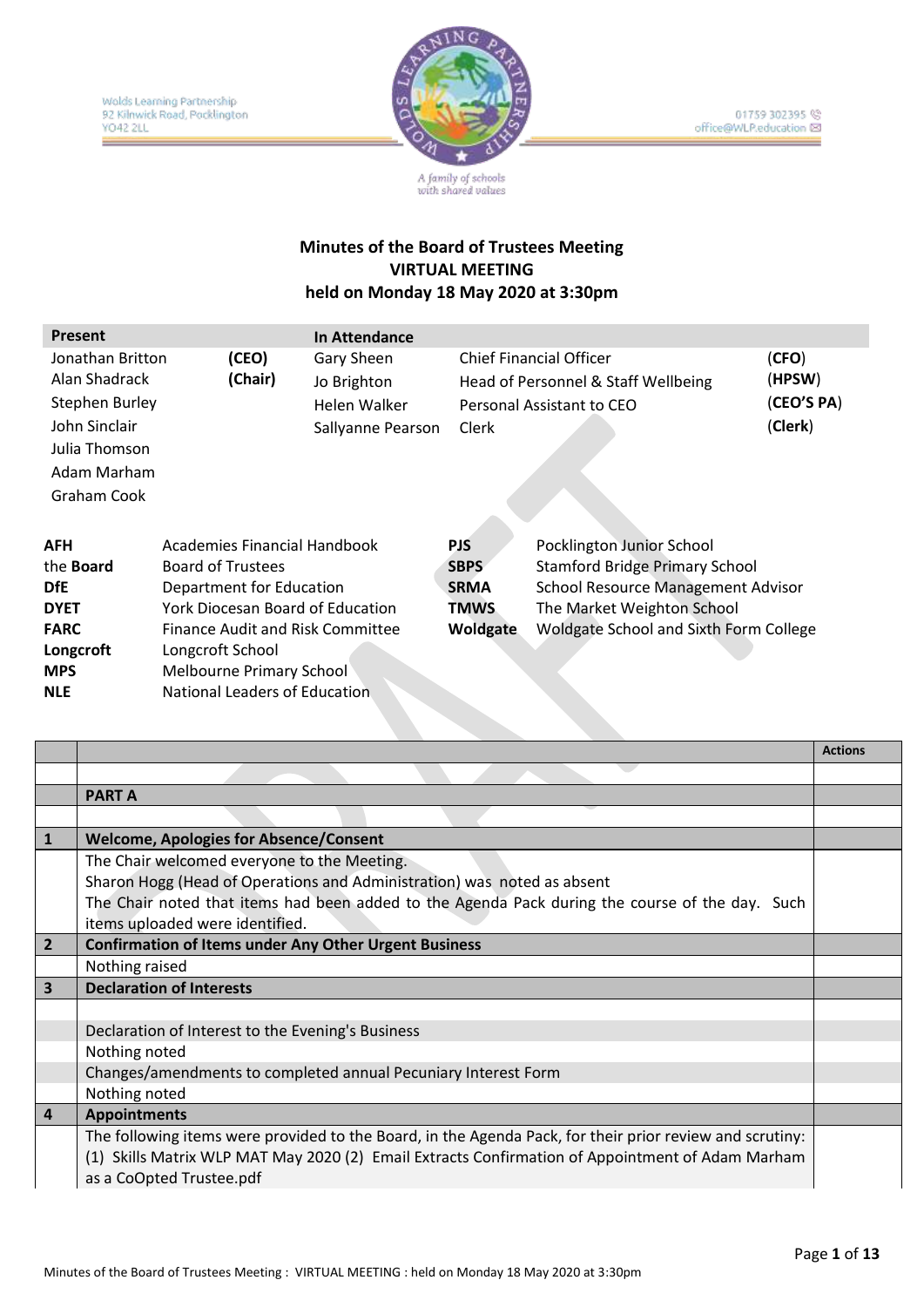

|                | Appointments to the Board of Trustees                                                                                                                                                                                                                                                                      |             |
|----------------|------------------------------------------------------------------------------------------------------------------------------------------------------------------------------------------------------------------------------------------------------------------------------------------------------------|-------------|
|                | Trustee: Adam Marham: Date of Appointment: 7 May 2020                                                                                                                                                                                                                                                      |             |
|                | The Chair acknowledged Adam Marham's appointment to the Board: Approved on 7 May 2020 via<br>Article 123 of the WLP's Articles of Association.                                                                                                                                                             |             |
|                | Confirmation of Enhanced DBS Clearance and Section 128 Clearance                                                                                                                                                                                                                                           |             |
|                | A DBS check was confirmed to have been carried out.                                                                                                                                                                                                                                                        |             |
|                | A Section 128 was noted as outstanding. HPSW to carry out the Section 128 check.                                                                                                                                                                                                                           | <b>HPSW</b> |
|                | Appointments to Woldgate LGB : Recommended at LGB held on 30 April 2020                                                                                                                                                                                                                                    |             |
|                | Mahela Vidanapatirana                                                                                                                                                                                                                                                                                      |             |
|                | John Sinclair in his capacity of Chair of Woldgate confirmed that the LGB had recommended the                                                                                                                                                                                                              |             |
|                | appointment of Mahela Vidanapatirana to the Woldgate LGB.                                                                                                                                                                                                                                                  |             |
|                | Confirmation of Enhanced DBS Clearance and Section 128 Clearance                                                                                                                                                                                                                                           |             |
|                | A DBS check was confirmed to have been carried out.                                                                                                                                                                                                                                                        |             |
|                | A Section 128 was noted as outstanding. HPSW to carry out the Section 128 check.                                                                                                                                                                                                                           | <b>HPSW</b> |
|                | The Board APPROVED the appointment                                                                                                                                                                                                                                                                         |             |
| 5 <sup>1</sup> | <b>COVID19: Governance Contingency Planning</b>                                                                                                                                                                                                                                                            |             |
|                | The following items were provided to the Board, in the Agenda Pack, for their prior review and scrutiny:                                                                                                                                                                                                   |             |
|                | (1) Email Extracts Governance Contingency Planning                                                                                                                                                                                                                                                         |             |
|                | The Chair acknowledged the Board's approval of the COVID19 : Governance Contingency Planning :                                                                                                                                                                                                             |             |
|                | Approved on 1 May 2020 via Article 123 of the WLP's Articles of Association.                                                                                                                                                                                                                               |             |
|                |                                                                                                                                                                                                                                                                                                            |             |
|                |                                                                                                                                                                                                                                                                                                            |             |
|                | The following items were taken out of order                                                                                                                                                                                                                                                                |             |
|                |                                                                                                                                                                                                                                                                                                            |             |
| 76             | <b>Finance Update</b>                                                                                                                                                                                                                                                                                      |             |
|                |                                                                                                                                                                                                                                                                                                            |             |
|                | The following items were provided to the Board, in the Agenda Pack, for their prior review and scrutiny:<br>(1) Management Accounts April 2020 (2) MA Appendix 1 (3) MA Appendix 2 (3) MA Appendix 3 (4)<br>MA Appendix 4 (5) Revised Budget 2019-20 BFRO (6) Revised Budget Appendix 1 (7) Revised Budget |             |
|                | Appendix 2<br>The following presentations were referred to as part of the item (1) Management Accounts to 30 April                                                                                                                                                                                         |             |
|                | 2020 PowerPoint Presentation (tabled item 1) (2) Revised Budget (BFRO) May 2020) (tabled item 2)                                                                                                                                                                                                           |             |
|                | Academies Financial Handbook 2019                                                                                                                                                                                                                                                                          |             |
|                | Not reported on                                                                                                                                                                                                                                                                                            |             |
|                | Management Accounts to 30 April 2020                                                                                                                                                                                                                                                                       |             |
|                | The CFO made the following key points:                                                                                                                                                                                                                                                                     |             |
|                | • the WLP MAT was tracking slightly behind the revised budget, approved by the Board in February<br>2020 (February Revised Budget), as at the end of April 2020                                                                                                                                            |             |
|                | comparative tracking of each school's monthly "Cumulative Net Surplus/(Deficit)" for the 2018/2019<br>$\bullet$                                                                                                                                                                                            |             |
|                | and 2019/2020 financial periods were outlined as follows:                                                                                                                                                                                                                                                  |             |
|                | o MPS was tracking closely to the previous year's trends and demonstrated a slight improvement                                                                                                                                                                                                             |             |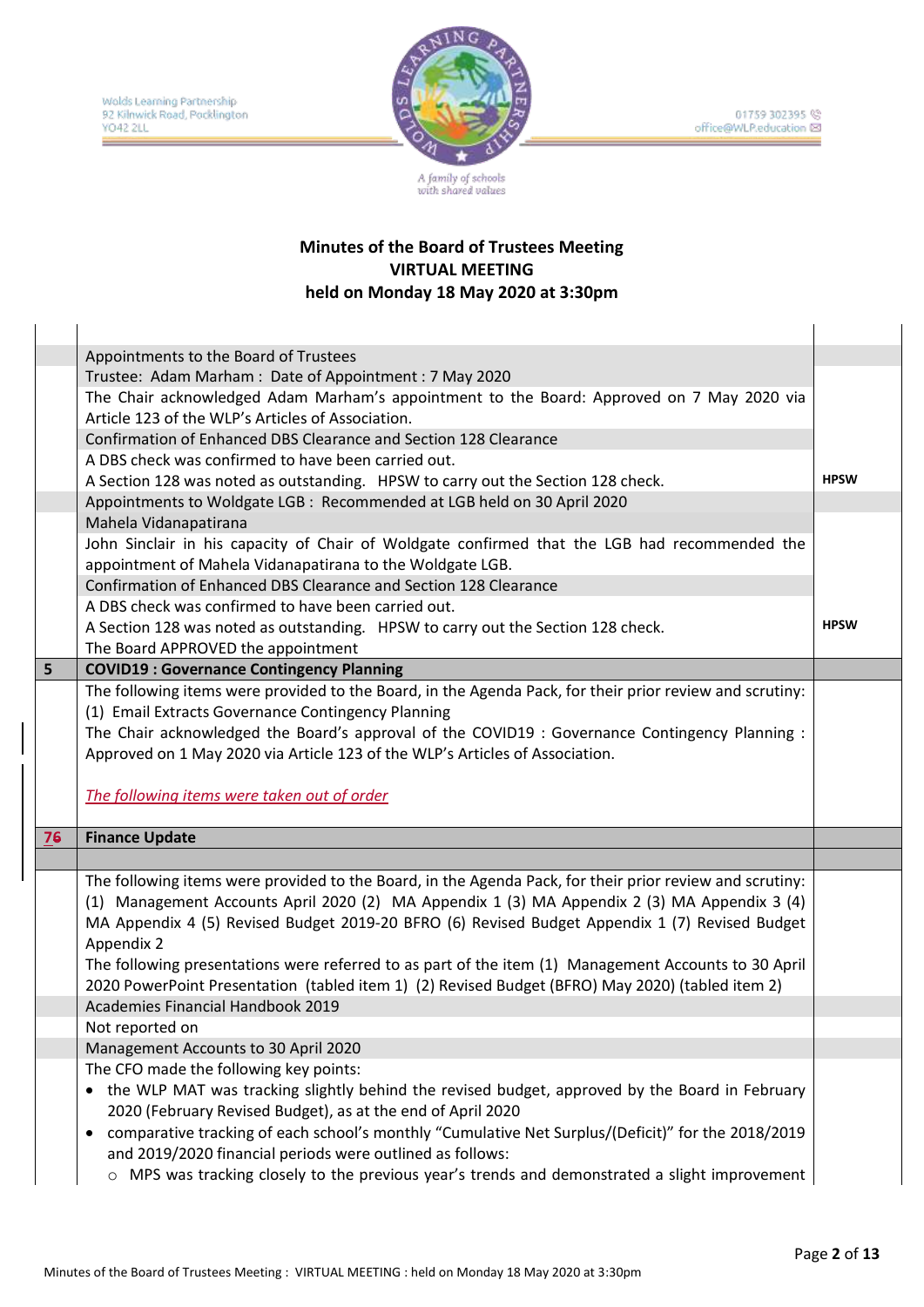Wolds Learning Partnership 92 Kilnwick Road, Pocklington YO42 2LL



01759 302395 (2) office@WLP.education

#### **Minutes of the Board of Trustees Meeting VIRTUAL MEETING held on Monday 18 May 2020 at 3:30pm**

with shared values

in position to date. The surplus end point noted in the February Revised Budget was reported as likely to be met

- $\circ$  PJS was tracking closely to the previous year's trends and should ordinarily achieve the surplus end point demonstrated in the February Revised Budget. It was put forward that the School's financial position would be impacted by loss of catering income following school closures
- o SBPS had dipped but tracked similarly to the previous year's trends. **The Board challenged that the 2019/2020 financial trajectory was tracking below the previous year and challenged the robustness of the financial end point** The CFO reported SBPS would not achieve the end point demonstrated in the February Revised Budget and referenced the loss of private revenue from wraparound care as a result of school closure. **The Board acknowledged the point but challenged that there was a notable adverse gap between the two years in terms of outturn.**  The CFO explained costs had been front loaded meaning the financial trajectory, initially, ran behind the previous year's curve until March 2020 were an uptick was demonstrable. It was explained that this had now been impacted by school closure
- o Woldgate was now in receipt of a delayed grant payment and demonstrated upward movement. The CFO noted Woldgate would be less impacted by the loss of private revenue following school closure but noted costs, in the provision of school meals, would remain payable. The surplus end point demonstrated in the February Revised Budget was noted as not likely to be met by a small margin

the anticipated WLP Year End Cash Balance at 30<sup>th</sup> April was noted at £625626,000. The CFO explained this sum would be adversely impacted when any repayment plan of the Woldgate EFSA loan went on profilewas agreed *Part of this item was taken as confidential*

The CFO invited questions. The Board were content with the reporting provided.

Revised Projection to the Year End (BFRO)

The CFO reiterated that the ESFA did not require submission of a BFRO for the 2019 to 2020 financial period but explained the process involved in compiling the same had been undertaken by the WLP MAT. The CFO acknowledged the FARC should, ordinarily, have had opportunity to review the same, in advance, but owing to current exceptional circumstances - it was requested the same be reported as part of the evening's business.

The CFO clarified that neither the February Revised Budget nor anyno BFRO reporting had been provided to LGBs owing to the cancellation of the Spring Term 2 Meetings as well as the ESFA announcement regarding non-submission of the BFRO.

The CFO reported that the forecast was more uncertain than usual at this time of year, given the lack f clarity over length of school closure, the nature of any additional measures needed to ensure compliance with government guidance and the decisions made pay parents about returning their children to school. the revised budget/projections presented would change owing to a number of, necessary, assumed variables at this point in time. Coordinated works with the School ExecutivesLeadership Team had been undertaken, in this regard, to determine appropriate directions options of travel going forward to respond to issues as they emerge. This was were noted.

The CFO detailed the following key points: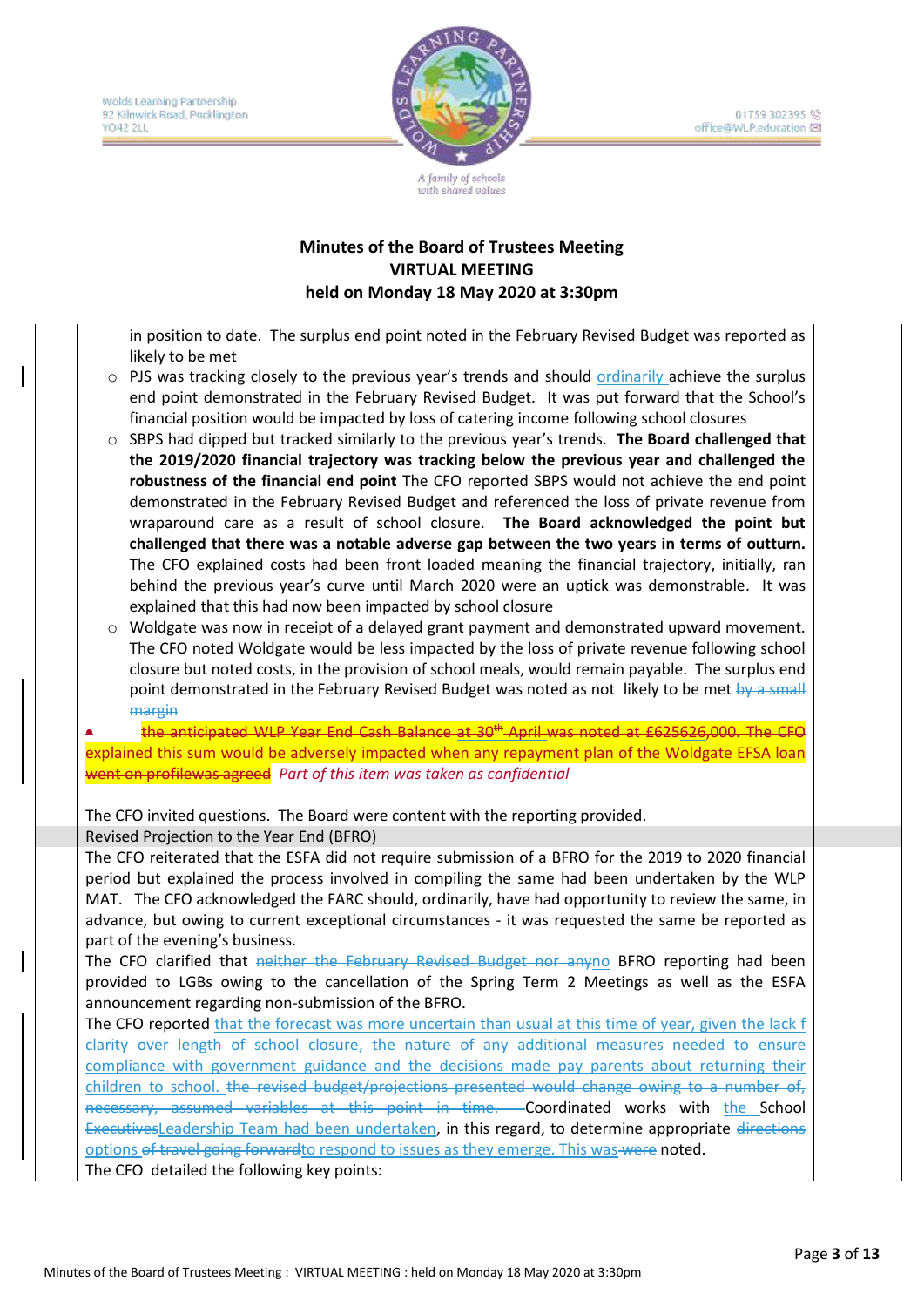Wolds Learning Partnership 92 Kilnwick Road, Pocklington YO42 2LL



A family of schools with shared values

#### **Minutes of the Board of Trustees Meeting VIRTUAL MEETING held on Monday 18 May 2020 at 3:30pm**

- based on projections prior to the COVID19 pandemic a year end forecasted surplus of £4044,000 had been anticipated - which would have demonstrated a positive outcome for the WLP MAT
- currently, if the WLP MAT took no action to mitigate the financial impacts of the COVID19 pandemic - a deficit position for the WLP MAT would occur
- a contingency sum of £30,000 was put forward for inclusion in the revised budget, to account for further unknown "assumed" costs and to "buffer" any further reduction in the forecasted private income projections of the schools
- $\bullet$  the £30,000 contingency sum recommended was explained to be included in the revised  $-$ budget forecast, in addition, to COVID19 expenditure already incurred by the WLP MAT; if the contingency were required in full, this would equate to a cumulative result in an in-year deficit position of £63,325 , before options for corrective action were enacted.going forward

**The Board challenged for clarity surrounding the elements/areas which were driving the deficit position and requested a contextualised overview across schools.** The CFO provided details including the loss of net income, expenditure for cleaning and/or cleaning personal protective equipment and costs incurred for school openings over holiday periods

The CFO went on to detail and explain four possible options/directions of travel which could be taken forward to address the anticipated deficit position as well as recommended timescales of implementation (numbering used for minuting/reference purposes only):

- (a) a 15% cut to unspent discretionary school budgets : to be implemented as soon as possible
- (b) delay any expenditure which is not necessary immediately to September: to be implemented as soon as possible
- (c) an increased cap on cuts to discretionary school budgets ("Deeper Cuts") : delayed implementation
- (d) furloughing of staff : to be implemented as soon as possible

The CFO explained that the implementation of measures detailed at points (a), (b) and (d) would suggest a "break even" point was achievable by the end of the 2019/2020 financial period. It was put forward however that if implementation of these measures did not stabilise the WLP MAT's financial position and the WLP MAT continued to track in deficit - then implementation of point (c) was recommended as a further measure which could be taken forward in a proportionate manner.

**The Board challenged for clarity over the implications and impact of measure (d).** The CFO provided a detailed explanation and outlined a provisional number of personnel impacted.

The CFO and the CEO reassured the Board that any furloughing of personnel would be done retrospectively. It was clarified, **upon challenge** that the 20% discretionary top up payment would be met by the WLP MA**T**.

**The Board challenged for clarity surrounding the government funding which could be applied for to reimburse expenditure incurred as a consequence of the COVID19 pandemic.** The CFO acknowledged that funding was available and the WLP MAT would seek recompense as appropriate but noted criteria for such reimbursement was narrow in scope. Discussion surrounding the viability of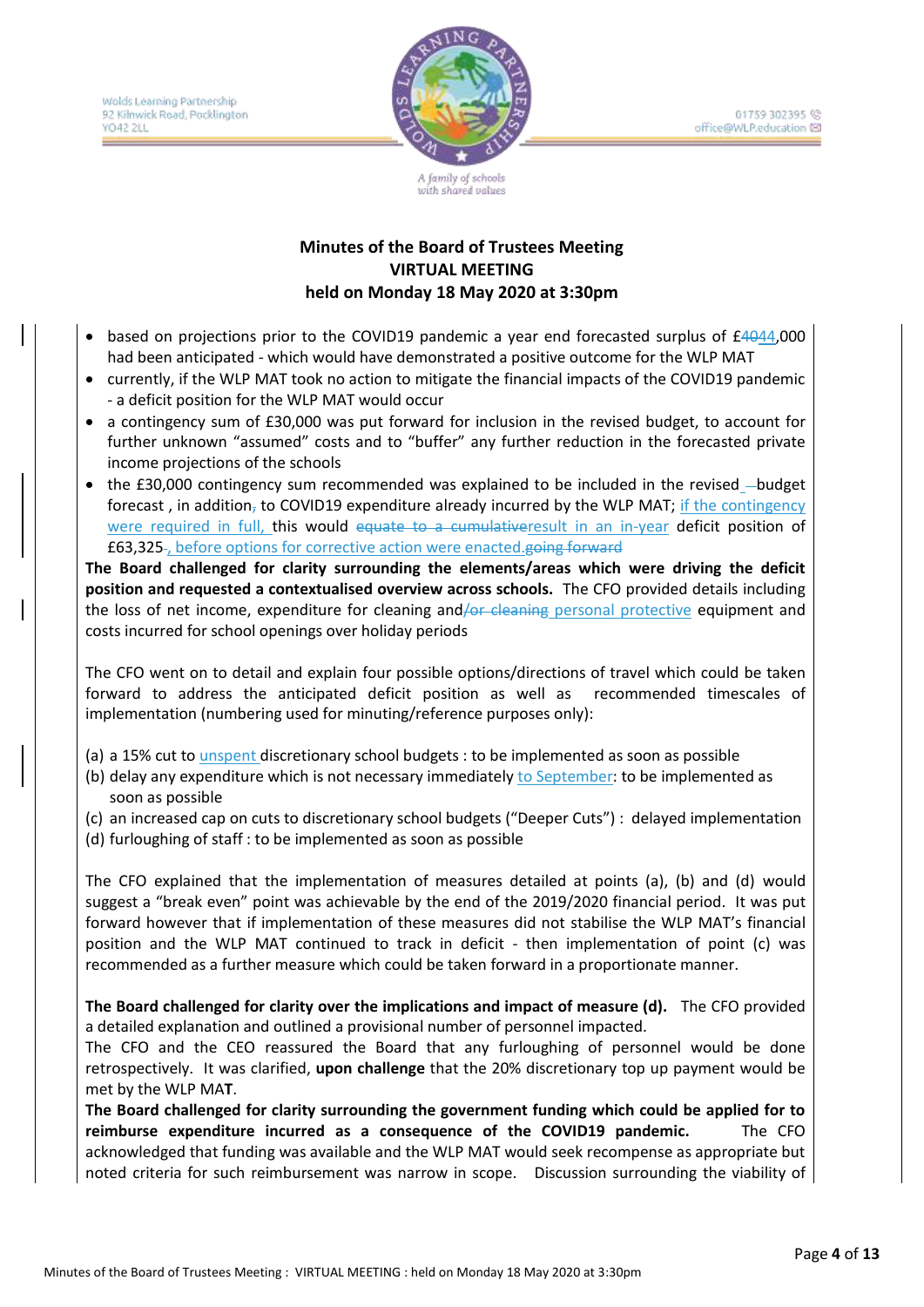

#### **Minutes of the Board of Trustees Meeting VIRTUAL MEETING held on Monday 18 May 2020 at 3:30pm**

insurance claims was also undertaken. **Challenge and discussion followed**.

The CFO acknowledged the Board's comments and is to review whether any further funding can be sought from the Government **CFO**

**The Board challenged for further details of the "Deeper Cuts" option.** The CFO explained that he had been working with SBMs to rank measures by level of impact with cuts resulting in the least impact to pupils being undertaken first and then worked through sequentially.

**The Board challenged for clarity surrounding elements of the revised budget and referenced notable divergences, including overruns on: Supply/Agency Teaching staff, Educational Support staff as well as under run on Insurance.** 

The CFO noted he would look for the specific detail and report at the end of the Meeting The Board APPROVED the Revised Budget (BFRO) and the CFO's RECOMMENDATIONS.

#### **6 Action Plan and Matters Arising**

The following items were provided to the Board, in the Agenda Pack, for their prior review and scrutiny: (1) 2020-03-09 WLP Non-Confid ACTIONS (2) 2020-03-09 WLP Confid ACTIONS

Reference was made to the comments and annotated update of the Action Plan as follows:

|                | Action points from the Meeting of the Board of Trustees : Monday 9 March 2020 at 6.00pm                                                                                                                                                                                   |                          |                                                   |  |  |  |  |
|----------------|---------------------------------------------------------------------------------------------------------------------------------------------------------------------------------------------------------------------------------------------------------------------------|--------------------------|---------------------------------------------------|--|--|--|--|
|                | <b>Action</b>                                                                                                                                                                                                                                                             | Person(s)<br>Responsible | <b>Status</b>                                     |  |  |  |  |
| 1.             | Chair to review Skills Matrix and signpost appropriate training courses<br>required to be undertaken (c/f: 09/12/19)                                                                                                                                                      | Chair                    | <b>Carried Forward</b>                            |  |  |  |  |
| 2.             | MAT Central to move forward alignment of Policy Schedules including<br>consideration to having overarching WLP MAT Wide Policy for school<br>specific policies including: (1) Breakfast and After School Club Policies<br>and (2) Separated Parent Policy (c/f: 09/12/19) | <b>MAT Central</b>       | Remove as<br>Action                               |  |  |  |  |
| 3.             | Clerk to provide details of new statutory policies for inclusion in the<br>Policy Schedule                                                                                                                                                                                | Clerk                    | Complete                                          |  |  |  |  |
| $\mathbf{4}$ . | Chair to formulate sequential order of items noted in Governance Plan                                                                                                                                                                                                     | Chair                    | Carried Forward<br>/ Progressed<br>(Item Part 10) |  |  |  |  |
| 5.             | CEO to address transitioning of works/input from current Primary<br>Headteacher (in respect of point 2 above) and provide details of<br>appropriate Primary School colleague who will take forward                                                                        | <b>CEO</b>               | Noted as<br>included at<br>Item 16                |  |  |  |  |
| 6.             | Chair to review NGA website to source any appropriate/required training<br>for Trustees $(c/f: 09/12/19)$                                                                                                                                                                 | Chair                    | Carried Forward                                   |  |  |  |  |
| 7.             | Contingency Plan / Action Plans re Corona Virus to be provided to the<br>Board                                                                                                                                                                                            | CEO                      | Complete                                          |  |  |  |  |
| 8.             | CFO to circulate Management Accounts to January 2020 Presentation                                                                                                                                                                                                         | <b>CFO</b>               | Complete                                          |  |  |  |  |
| 9.             | Clerk to email CEO's CEO'S PA to determine availability FAR Committee<br>Meeting to be rescheduled to Monday 27 April 2020                                                                                                                                                | Clerk                    | Complete                                          |  |  |  |  |
| 10.            | Clerk to review the Articles of Association and seek guidance from the<br>City of York's Governance Support and Development Service regarding<br>the appointment process of Trustees                                                                                      | Clerk                    | Complete                                          |  |  |  |  |
| 11.            | Chair to invite Mr Adam Marham to the next BoTM                                                                                                                                                                                                                           | Chair                    | Complete                                          |  |  |  |  |
| 12.            | Wording of Article 19 of SoD to be addressed in due course                                                                                                                                                                                                                | Chair                    | On Agenda<br>(Item 10)                            |  |  |  |  |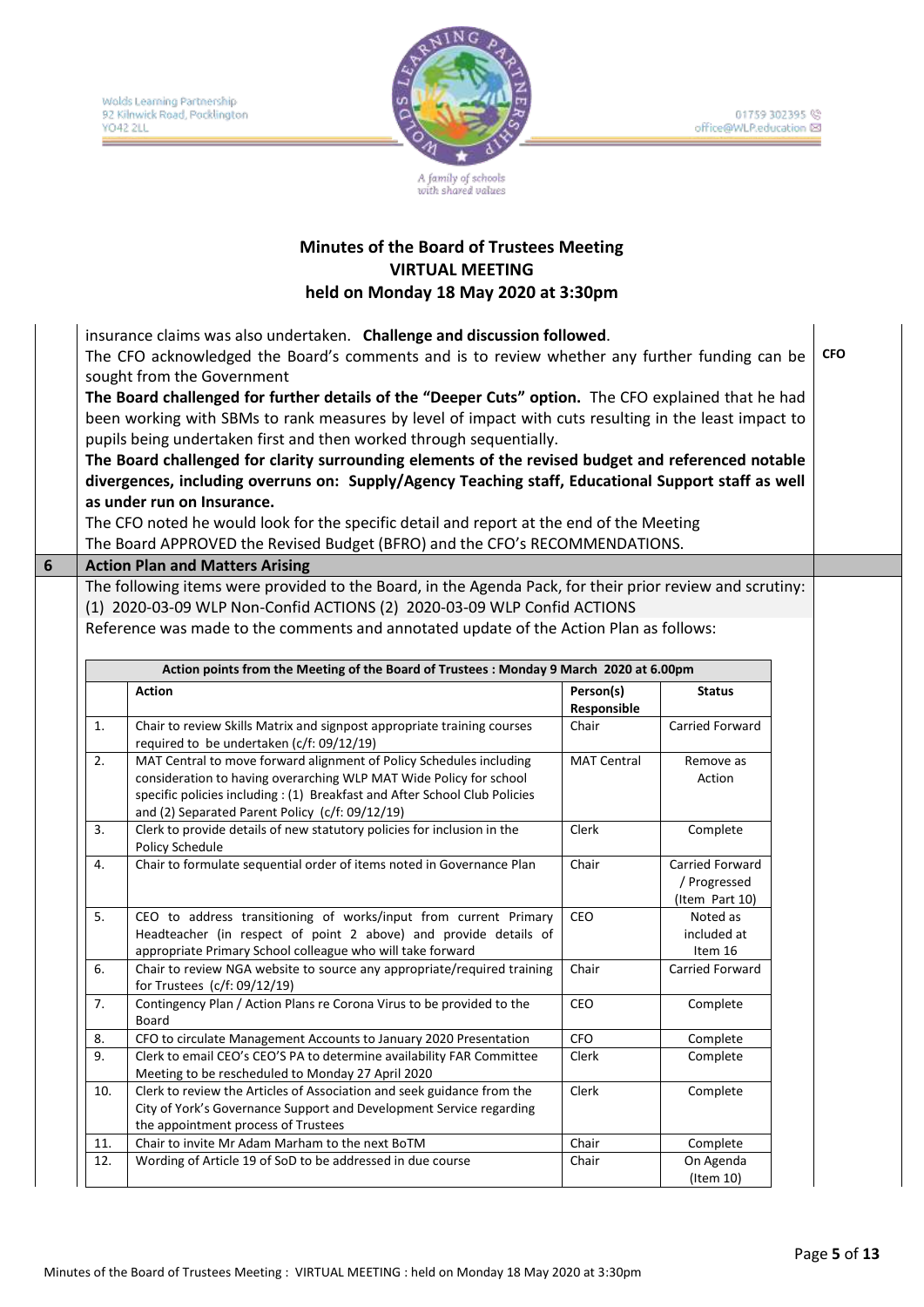

|                | 13.                                                                                                      | Leadership arrangements      | CEO to provide wording for WLP MAT Announcement regarding                                                                                                    | CEO.  | Noted as on<br>Agenda |  |                               |
|----------------|----------------------------------------------------------------------------------------------------------|------------------------------|--------------------------------------------------------------------------------------------------------------------------------------------------------------|-------|-----------------------|--|-------------------------------|
|                | 14.                                                                                                      |                              | Clerk to devise new format for elevating Items to Note from LGBs                                                                                             | Clerk | Complete              |  |                               |
|                |                                                                                                          |                              |                                                                                                                                                              |       |                       |  |                               |
|                | <b>Action Point 2:</b>                                                                                   |                              | it was noted that works in respect of the Policy Schedule would be undertaken,                                                                               |       |                       |  |                               |
|                |                                                                                                          |                              | as appropriate and as previously agreed, by MAT Central                                                                                                      |       |                       |  |                               |
|                | <b>Action Point 6:</b>                                                                                   |                              | Action Point 4 and 12: the Chair noted that an amendment to the Scheme of Delegation was included<br>at Item 10                                              |       |                       |  |                               |
|                |                                                                                                          |                              | the Board noted attendance to NGA Webinars in respect of the COVID19<br>pandemic. CEO'S PA to record Trustee attendance to NGA Webinars                      |       |                       |  | CEO'S PA /<br><b>Trustees</b> |
|                |                                                                                                          | <b>Action Point 14:</b>      | action complete and to be reviewed at the start of the next academic year                                                                                    |       |                       |  | BoTM Sept<br>2020             |
|                |                                                                                                          |                              | Part of this item was taken as confidential                                                                                                                  |       |                       |  |                               |
|                |                                                                                                          |                              | WLP MAT : Update of Actions/Matters Arising re Covid19 : CEO / MAT Central Leads                                                                             |       |                       |  |                               |
|                |                                                                                                          | Not reported on              |                                                                                                                                                              |       |                       |  |                               |
| $\overline{7}$ |                                                                                                          | <b>Finance Update</b>        |                                                                                                                                                              |       |                       |  |                               |
|                |                                                                                                          | Item taken out of order      |                                                                                                                                                              |       |                       |  |                               |
| 8              |                                                                                                          |                              | <b>Business Priorities / Critical Systems Continuity: WLP MAT Wide</b>                                                                                       |       |                       |  |                               |
|                | The following items were provided to the Board, in the Agenda Pack, for their prior review and scrutiny: |                              |                                                                                                                                                              |       |                       |  |                               |
|                | (1) RA COVID 02 - 14 05 2020 (2) Plan for the phased reopening of schoolsv5                              |                              |                                                                                                                                                              |       |                       |  |                               |
|                |                                                                                                          |                              |                                                                                                                                                              |       |                       |  |                               |
|                | Consideration/update of staff recruitment and appointments                                               |                              |                                                                                                                                                              |       |                       |  |                               |
|                | The HPSW reported that recruitment continued but with appropriate procedural adjustments in place;       |                              |                                                                                                                                                              |       |                       |  |                               |
|                |                                                                                                          |                              | outlining the same for the Board's information and noting continued adherence and observance to                                                              |       |                       |  |                               |
|                |                                                                                                          | The CEO noted the following: | safer recruitment principles and associated regulatory and statutory requirements.                                                                           |       |                       |  |                               |
|                |                                                                                                          |                              | • the appointment of a Acting Head of School at MPS had now been formalised and was to be                                                                    |       |                       |  |                               |
|                |                                                                                                          | communicated that evening    |                                                                                                                                                              |       |                       |  |                               |
|                | $\bullet$                                                                                                |                              | Gareth Davies had been appointed as Acting Head of School at Woldgate                                                                                        |       |                       |  |                               |
|                | $\bullet$                                                                                                |                              | the appointment of Acting Headteacher had been formalised at SBPS                                                                                            |       |                       |  |                               |
|                |                                                                                                          |                              | interviews were to take place for an Acting Assistant Headteacher position at PJS following the                                                              |       |                       |  |                               |
|                |                                                                                                          |                              | appointment of an Acting Head of School                                                                                                                      |       |                       |  |                               |
|                |                                                                                                          |                              | • Director of Teaching and Director of Curriculum and Assessment positions had been advertised<br>Consideration/update of plans for the reopening of schools |       |                       |  |                               |
|                |                                                                                                          |                              | Discussion surrounding the formalisation of the reopening of schools within the WLP MAT was                                                                  |       |                       |  |                               |
|                |                                                                                                          |                              | undertaken with consideration to the roles and remits of both the Board and the Executive Leads.                                                             |       |                       |  |                               |
|                |                                                                                                          | <b>Risk Assessment</b>       |                                                                                                                                                              |       |                       |  |                               |
|                |                                                                                                          |                              | The CEO explained that a Risk Assessment for the reopening of schools within the WLP MAT had been                                                            |       |                       |  | <b>LGB</b>                    |
|                |                                                                                                          |                              | undertaken and prepared for the Board's review. The CEO put forward that the Risk Assessment be                                                              |       |                       |  |                               |
|                |                                                                                                          |                              | provided to LGBs for their consideration.                                                                                                                    |       |                       |  |                               |
|                |                                                                                                          |                              | The CEO summarised key points which needed to be taken in to account on the reopening of schools                                                             |       |                       |  |                               |
|                |                                                                                                          |                              |                                                                                                                                                              |       |                       |  |                               |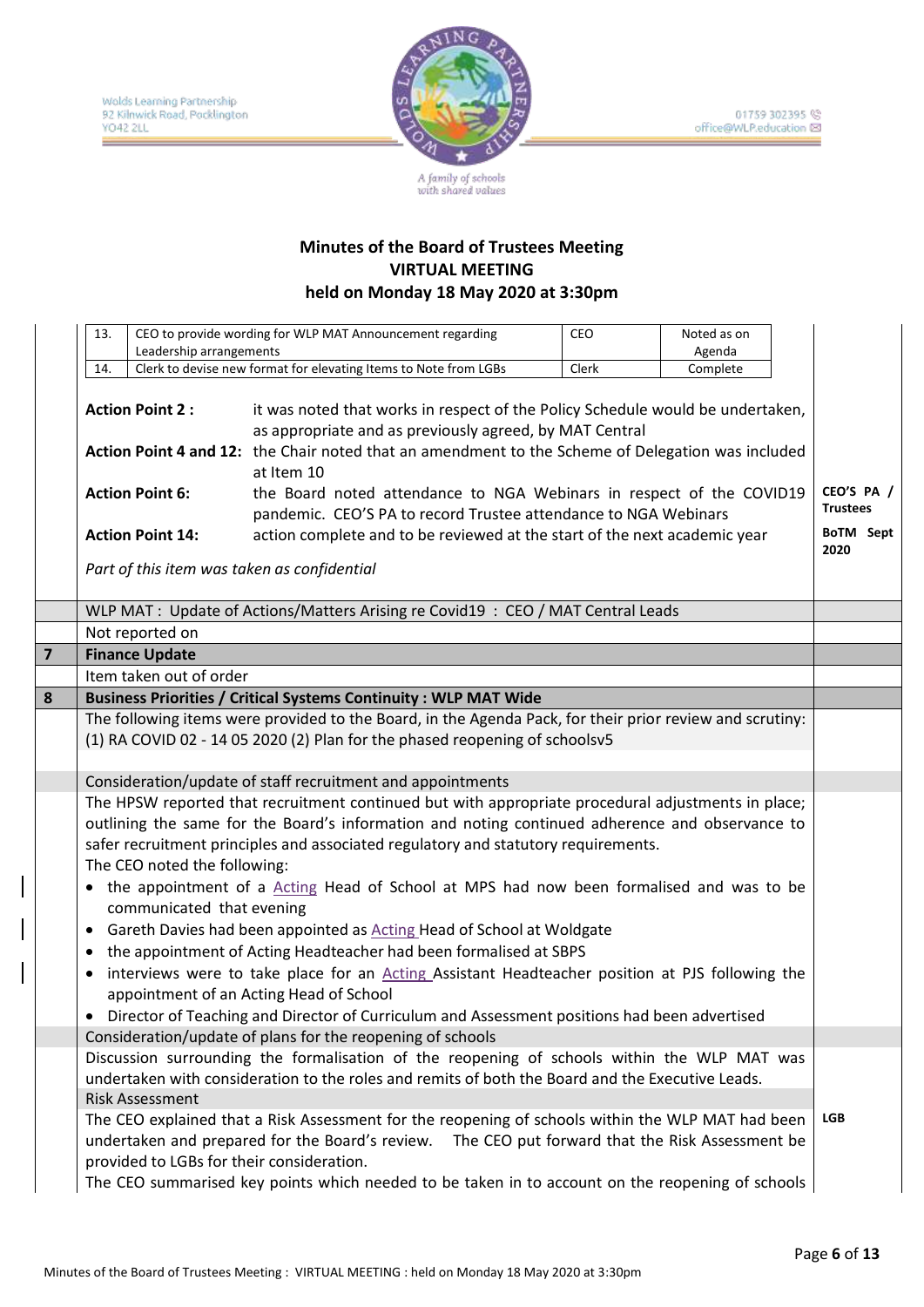Wolds Learning Partnership 92 Kilnwick Road, Pocklington YO42 2LL



01759 302395 (C) office@WLP.education

A family of schools ith shared values

#### **Minutes of the Board of Trustees Meeting VIRTUAL MEETING held on Monday 18 May 2020 at 3:30pm**

including the ability to track and trace COVID19 infections, shielding, effective provision and coordination of cleaning teams and Personal Protective Equipment. The CEO noted the mitigation of risk and noted his commendation to the works of the WLP MAT Central Team in compilation of the same. It was put forward that the WLP MAT had taken a cautious approach to the proposed reopening of schools.

It was noted that requirements specific to each school setting were also to be reviewed in conjunction with appropriate Executive Leaders. Reference was also made to the opinion/guidance from National and Local Unions and the HPSW provided an update in this regard.

**Following challenge** detailed discussion surrounding the reliable identification and communication of pupils displaying COVID19 symptoms was undertaken. The CEO explained measures in this regard.

Discussion surrounding the need for consistently clear communication to all pupils, personnel and stakeholders was undertaken as was the level of provision in place for the cleaning of the WLP MAT estates. The Board noted a requirement that both of these elements needed to remain key considerations going forward.

Plans for the Reopening of Schools

The CEO reported that the Phased Reopening Plan had been devised in conjunction and collaboration with all WLP MAT Headteachers as well as the WLP MAT Central Team and went through the Plan for Phased Reopening of Schools document on a page by page basis. The CEO provided further details of adaptations / alterations to processes for staff and pupils, consideration of possible stakeholder perceptions, staff training and expectations in terms of the behavioural conduct of pupils as part of the reporting.

Discussions surrounding the continuance of remote learning for pupils not included in the first phase of reopening was undertaken. Works and the provision provided to date was commended but it was acknowledged that further investment into developing this area, in conjunction with all appropriate safeguarding aspects, should continue to be a priority.

Extensive discussion and challenge surrounding the decision to begin phased reopening was undertaken with Executives providing operational detail as necessary to the Board.

The CEO'S PA outlined the following policies had been revised/amended, as appropriate:

- Safeguarding and Child Protection Policy and Safeguarding and Child Protection Policy Addendum **LGB**
- Home Learning Agreement (Staff) **LGB**

The CEO'S PA outlined that the following policies were to be reviewed and provided:

- Marking Policy
- Code of Conduct for Staff and Pupils **CEO**

Further operational updates were provided surrounding staff wellbeing and increased Headteacher video conferencing meetings taking place. It was reported that the CFO would be overseeing social distancing guidance within all school settings in the absence of the Head of Administration and **Operations** 

It was explained that surveys had also been provided to all parents/carers of pupils across the WLP MAT to determine how many pupils were anticipated to return as part of the phased reopening. It was

**CEO**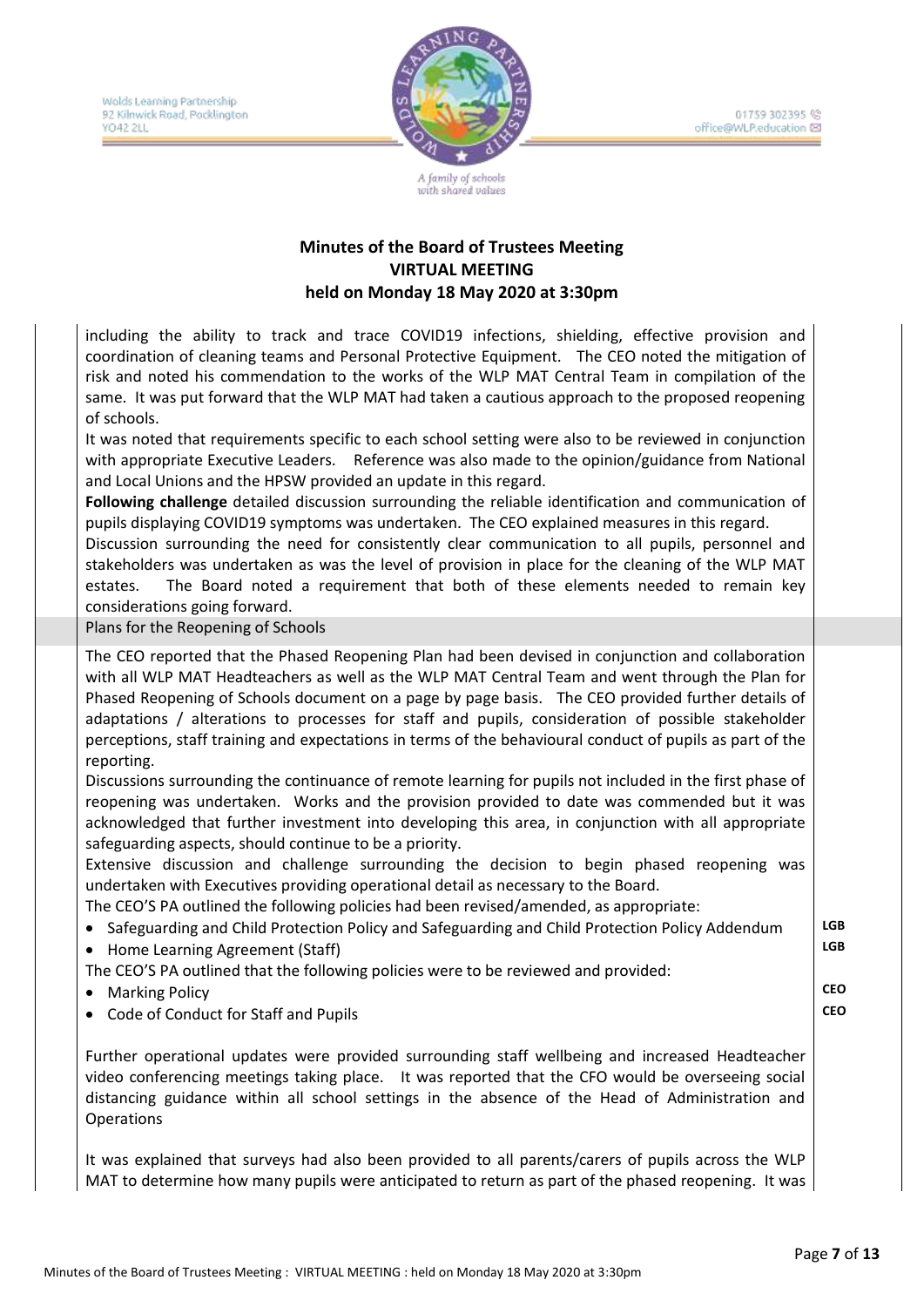

#### **Minutes of the Board of Trustees Meeting VIRTUAL MEETING held on Monday 18 May 2020 at 3:30pm**

noted that as of 1:00pm responses were as follows:

- MPS : 39 pupils out of the 74 responses received to attend
- PJS : 58 pupils out of the 71 responses received to attend
- SBPS: 59 pupils out the 148 responses received to attend
- Woldgate : 107 pupils out the 169 responses received to attend
- Longcroft: 87 pupils out the 157 responses received to attend

It was noted that the deadline for response by parents/carers had been extended to the end of the day owing to a technical problem.

The Chair wished to note his commendation and sincere thanks to all members of staff at the WLP MAT for all of their efforts and dedication to their roles.

The Chair also formally noted his disappointment to the lack of detailed official guidance and direction received and expressed his concern to the level of pressure placed upon Executive Leaders and colleagues. The Chair also noted his complete consideration to the wellbeing of all personnel, pupils and stakeholders. Extensive discussion in this regard was undertaken with the Board noting their commitment and support to Executive Leaders in their works to meet the determined and official criteria/parameters required as well as the existence of variance in guidance for the Board and Executive Leaders.

The Clerk noted and the Board acknowledged the role of LGBs and the fact that scheduled LGB Meetings occurred after the proposed phased school reopening date. Discussion was undertaken. The Board put forward that the Risk Assessment and Phased Reopening of Schools Plan was to be provided, by the Chair of the Board, to the Chairs of the LGBs who are to share the documents with their Governing Body and collate feedback. **Chair** 

The Board APPROVED a proposal to convene an Extraordinary Board of Trustees Meeting on Friday 29 May 2020 at 9:30am to allow the Board to review the phased reopening of schools. **EOBoTM**

| inay 2020 at 3.30am to allow the Board to review the phased reopening or schools.                                                                                                                                                                              |
|----------------------------------------------------------------------------------------------------------------------------------------------------------------------------------------------------------------------------------------------------------------|
| <b>Strategic Priorities</b>                                                                                                                                                                                                                                    |
| COVID19                                                                                                                                                                                                                                                        |
| <b>Cancelled Examinations</b>                                                                                                                                                                                                                                  |
| The CEO noted the following points:                                                                                                                                                                                                                            |
| • Year 11 and Year 13 grades had been moderated and ranked                                                                                                                                                                                                     |
| • a moral decision, in the best interests of pupils, surrounding the inclusion of Year 10 outcome data<br>at Longcroft School had been taken. It was reported that Year 10 Pupils at Longcroft School would<br>not have their data included performance tables |
| Transition                                                                                                                                                                                                                                                     |
| The CEO reported an appropriate on-line platform was to be made available to transitioning pupils.<br>School Headteachers were reported to be reviewing the same                                                                                               |
| <b>School Maintenance/Improvements</b>                                                                                                                                                                                                                         |
| Nothing reported                                                                                                                                                                                                                                               |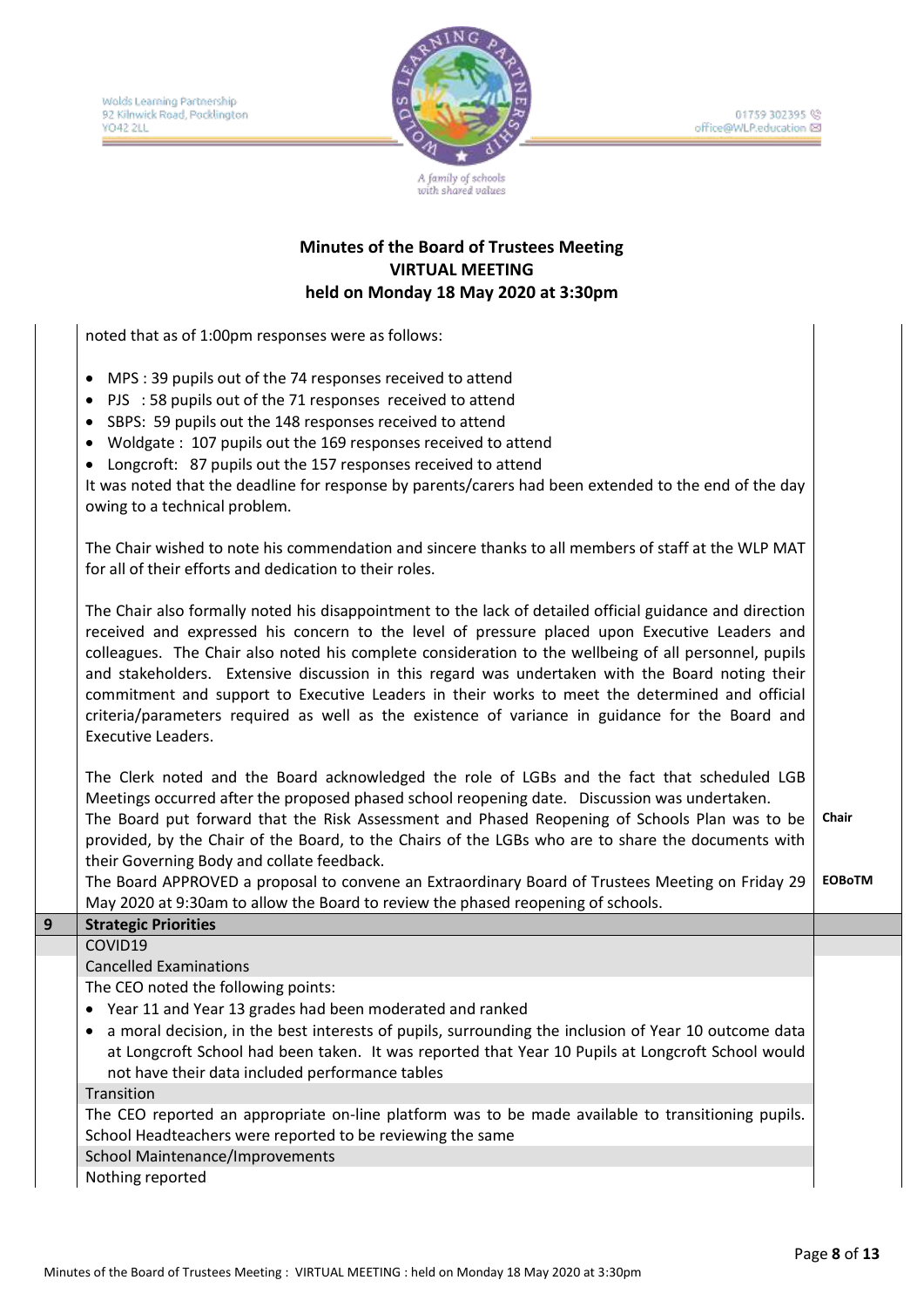

|    | Summer Term: Structure of Teaching and Learning Provision                                                                                |                            |          |
|----|------------------------------------------------------------------------------------------------------------------------------------------|----------------------------|----------|
|    | The Board challenged that going forward it was likely that there would be significant gaps in terms of                                   |                            |          |
|    | each pupil's level of understanding/progress and how this would be accounted for in teaching and                                         |                            |          |
|    | learning practices going forward. The CEO noted that it was likely that a base line for each pupil                                       |                            |          |
|    | would need to be undertaken.                                                                                                             |                            |          |
| 10 | <b>Update from the Chair</b>                                                                                                             |                            |          |
|    | The following items were provided to the Board, in the Agenda Pack, for their prior review and scrutiny:                                 |                            |          |
|    | (1) SoD Amendments to Point 19 (2) Email Extracts and Extract from SoD re consultation re DBE DYET                                       |                            |          |
|    | re Pt 19                                                                                                                                 |                            |          |
|    |                                                                                                                                          |                            |          |
|    | Amendment to Point 19 of the Scheme of Delegation : Appointment of Headteachers                                                          |                            |          |
|    | <b>Taken as APPROVED</b>                                                                                                                 | Chair                      | $\prime$ |
|    |                                                                                                                                          | <b>CEO</b><br><b>HoPSW</b> |          |
|    | Role, Remit, Responsibilities: Acting Headteacher and SBM                                                                                |                            |          |
|    | Part of this item was taken as confidential                                                                                              |                            |          |
|    | NGA Guidance: Supporting Schools to deal with Bereavement                                                                                |                            |          |
|    | Not reported on                                                                                                                          |                            |          |
| 11 | <b>Safeguarding</b>                                                                                                                      |                            |          |
|    |                                                                                                                                          |                            |          |
|    | DfE : Interim Safeguarding Guidance                                                                                                      |                            |          |
|    | The Chair noted the same.                                                                                                                |                            |          |
|    | NGA: Safeguarding                                                                                                                        |                            |          |
|    | The Chair noted the same.                                                                                                                |                            |          |
|    | Update re COVID19                                                                                                                        |                            |          |
|    | Not specifically reported on                                                                                                             |                            |          |
| 12 | <b>Updates from Headteacher and Chair Forum Meetings</b>                                                                                 |                            |          |
|    |                                                                                                                                          |                            |          |
|    | Headteacher Meetings (Jonathan Britton)                                                                                                  |                            |          |
|    | Nothing raised                                                                                                                           |                            |          |
|    | Chair Forum Meetings (Alan Shadrack)                                                                                                     | Chair                      |          |
|    | The Chair reported ongoing due diligence to ensure that Chairs of LGBs were engaging with their<br>Governors. Chair to take this forward |                            |          |
| 13 | Questions arising from Items listed in Part B                                                                                            |                            |          |
|    | Nothing raised. The Chair made further enquires of the Board as to whether any further questions                                         |                            |          |
|    | were arising. No questions or comments were put forward.                                                                                 |                            |          |
| 14 | <b>Any Other Urgent Business</b>                                                                                                         |                            |          |
|    | The CFO requested he provide clarity to challenges raised at Item 7 and reported as follows:                                             |                            |          |
|    | increased expenditure on Supply/Additional Teaching Staff was incurred as a result of opening                                            |                            |          |
|    | schools over the holiday periods                                                                                                         |                            |          |
|    | an error was noted on the reporting of expenditure for Risk Protection Arrangement (RPA) and<br>$\bullet$                                |                            |          |
|    |                                                                                                                                          |                            |          |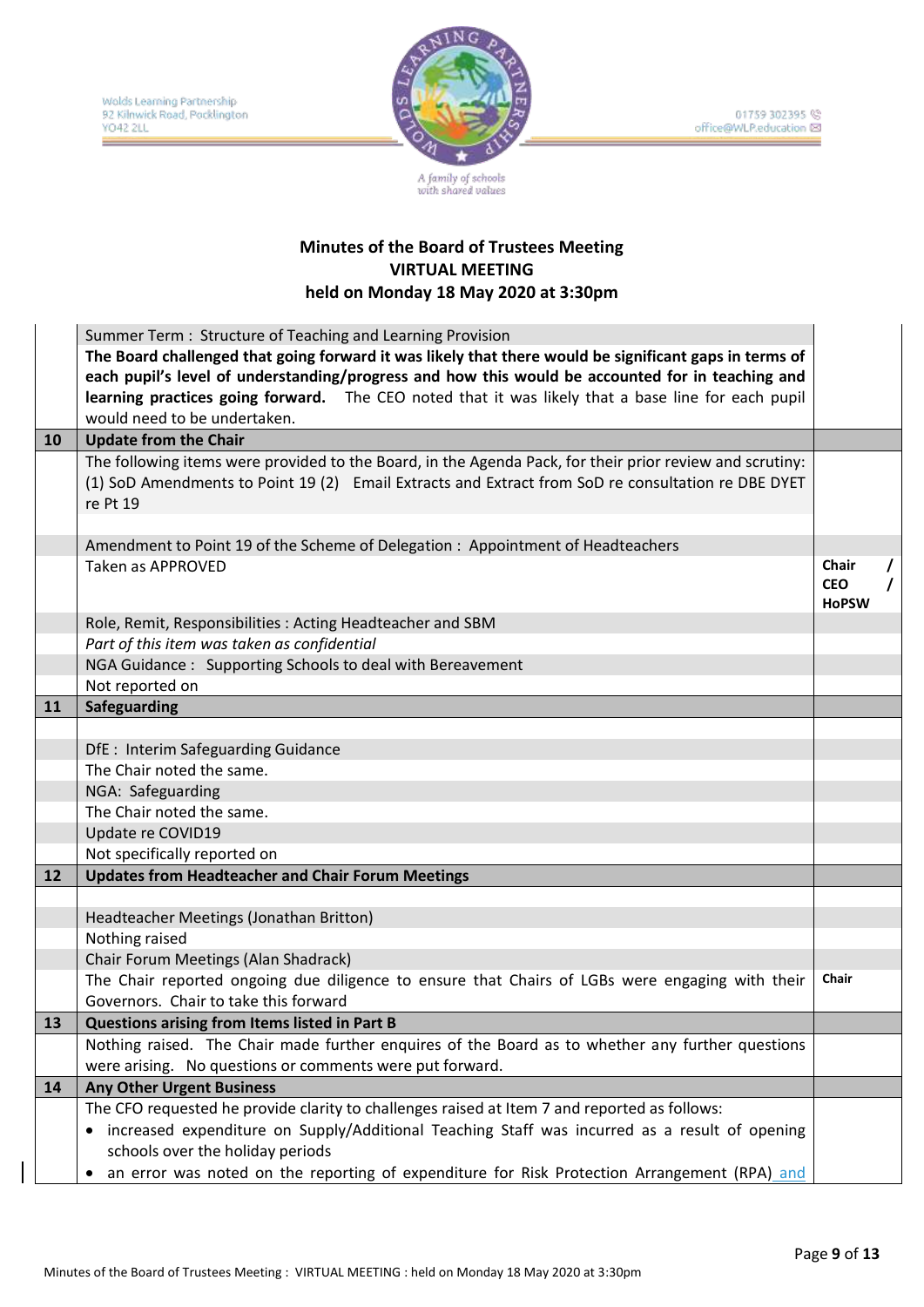

|    | other insurances in the February revised budget, as the amounts were transposed between the two<br>budget lines. This appeared to show a significant increase in RPA costs and a significant reduction in<br>general insurance costs in the latest forecast. The CFO clarified -that RPA-the cost of both had been<br>reduced in the latest forecast: RPA at Woldgate by £4,000 and and costs for Occupational Health<br>insurance at Woldgate had been removed (£5,000)<br>it was further noted that an overrun in Supplies and Services - Educational IT had been incurred as a<br>٠<br>result of software development across the WLP MAT and IT works within School House to<br>accommodate works with SBMs |             |  |  |  |  |
|----|----------------------------------------------------------------------------------------------------------------------------------------------------------------------------------------------------------------------------------------------------------------------------------------------------------------------------------------------------------------------------------------------------------------------------------------------------------------------------------------------------------------------------------------------------------------------------------------------------------------------------------------------------------------------------------------------------------------|-------------|--|--|--|--|
| 15 | <b>Date of Next Meeting</b>                                                                                                                                                                                                                                                                                                                                                                                                                                                                                                                                                                                                                                                                                    |             |  |  |  |  |
|    | Extraordinary Board of Trustees Meeting: 29 May 2020: 9:30am<br>Finance Audit and Risk Committee : 29 June 2020<br>Board of Trustees Meeting: 13 July 2020                                                                                                                                                                                                                                                                                                                                                                                                                                                                                                                                                     |             |  |  |  |  |
|    | <b>PART B</b>                                                                                                                                                                                                                                                                                                                                                                                                                                                                                                                                                                                                                                                                                                  |             |  |  |  |  |
|    | Items raised as part of PART B which require RECEIPT/ACCEPTANCE/ACKNOWLEDGEMET or APPROVAL<br>by the LGB will be taken as confirmed, as part of the evenings business, unless discussions are raised in<br>advance as part of AGENDA ITEM 13 or raised under ANY OTHER URGENT BUSINESS                                                                                                                                                                                                                                                                                                                                                                                                                         |             |  |  |  |  |
| 16 | <b>Policies</b>                                                                                                                                                                                                                                                                                                                                                                                                                                                                                                                                                                                                                                                                                                |             |  |  |  |  |
|    | The following items were made available to the Board, as part of the Agenda Pack, for their prior<br>review and scrutiny: (1) WLP COVID-19 Child Protection and Safeguarding Policy - addendum (2) WLP<br>COVID-19 Child Protection and Safeguarding Policy - March 2020 (3) Health and Sex Education :<br>Woldgate (4) Attendance and Punctuality: Woldgate                                                                                                                                                                                                                                                                                                                                                   |             |  |  |  |  |
|    | COVID19                                                                                                                                                                                                                                                                                                                                                                                                                                                                                                                                                                                                                                                                                                        |             |  |  |  |  |
|    | • COVID-19 school closure arrangements for Safeguarding and Child Protection : APPROVED<br>COVID-19 school closure arrangements for Safeguarding and Child Protection - Addendum:<br><b>APPROVED</b>                                                                                                                                                                                                                                                                                                                                                                                                                                                                                                           |             |  |  |  |  |
|    | As per WLP MAT Policy Cycle                                                                                                                                                                                                                                                                                                                                                                                                                                                                                                                                                                                                                                                                                    |             |  |  |  |  |
|    | Policies/Procedures for approval according to the WLP Policy Cycle<br><b>Disciplinary and Conduct</b><br>: CARRIED FORWARD<br>: CARRIED FORWARD<br>Grievance<br>Complaints<br>: CARRIED FORWARD<br>Information incident reporting<br>: CARRIED FORWARD<br>$\bullet$<br>School specific Appendices, Guidance and Policies                                                                                                                                                                                                                                                                                                                                                                                       | <b>BoTM</b> |  |  |  |  |
|    | <b>Behaviour and Discipline: MPS</b><br>: CARRIED FORWARD                                                                                                                                                                                                                                                                                                                                                                                                                                                                                                                                                                                                                                                      | <b>MPS</b>  |  |  |  |  |
|    | Health and Sex Education (no overarching WLP Policy) :<br>Woldgate<br>: APPROVED/ACKNOWLEDGED<br>$\circ$<br><b>SBPS</b><br>: CARRIED FORWARD<br>$\circ$<br><b>PJS</b><br>: CARRIED FORWARD<br>$\circ$                                                                                                                                                                                                                                                                                                                                                                                                                                                                                                          | <b>LGBS</b> |  |  |  |  |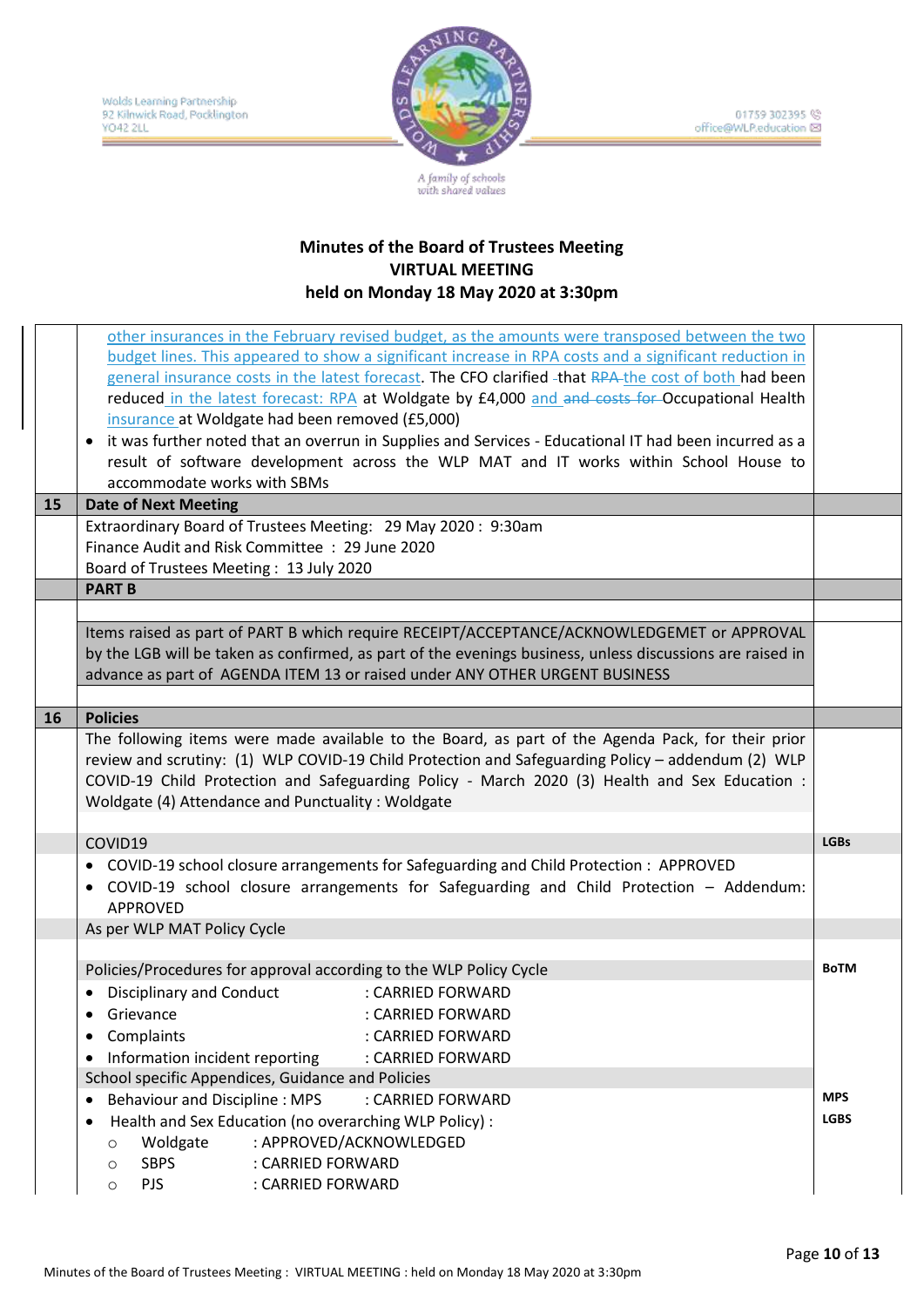

|      | <b>MPS</b><br>: CARRIED FORWARD<br>$\circ$                                                             |             |
|------|--------------------------------------------------------------------------------------------------------|-------------|
|      | Attendance and Punctuality:                                                                            | <b>LGBS</b> |
|      | : APPROVED/ACKNOWLEDGED<br>Woldgate<br>$\circ$                                                         |             |
|      | SBPS : CARRIED FORWARD<br>$\circ$                                                                      |             |
|      | <b>PJS</b><br>: CARRIED FORWARD<br>$\circ$                                                             |             |
|      | <b>MPS</b><br>: CARRIED FORWARD<br>$\circ$                                                             |             |
|      | Additional Policies to be considered                                                                   |             |
|      | • Admissions Policy<br>: NOT REPORTED ON                                                               |             |
|      | • Consultation Re: SRE Policy<br>: NOT REPORTED ON                                                     |             |
| 17   | <b>APPROVAL/RECEIPT of Minutes</b>                                                                     |             |
|      | The following items were made available to the Board, as part of the Agenda Pack, for their prior      |             |
|      | review and scrutiny: (1) WLP Confidential Trust Board Minutes - APPROVED DRAFT - HLSO (9 March         |             |
|      | 2020) (2) WLP Non-Confidential Trust Board Minutes - APPROVED DRAFT - HLSO (9 March 2020) (3)          |             |
|      | WLP Confidential Trust Board Minutes - APPROVED DRAFT (9 March 2020) (4) WLP Non-Confidential          |             |
|      | Trust Board Minutes - APPROVED DRAFT (9 March 2020) (5) Non-Confidential Minutes of the FAR            |             |
|      | Committee Meeting held on Monday 27 April 2020 (6) Confidential Minutes of the FAR Committee           |             |
|      | Meeting held on Monday 27 April 2020 (7) Woldgate: Non-Confidential Minutes of the LGB Meeting         |             |
|      | dated 9 January 2020 (Approved) (8) SBPS : . Non-Confidential Minutes of the LGB Meeting dated 13      |             |
|      | January 2020 (Pending Approval from Chair)                                                             |             |
|      |                                                                                                        |             |
|      | Approval of Board of Trustee Minutes                                                                   |             |
|      | Non-Confidential Minutes of the Meeting held on 9 March 2020<br>: APPROVED                             |             |
|      | Confidential Minutes of the Meeting held on 9 March 2020<br>: APPROVED                                 |             |
|      | The Minutes were taken as APPROVED and are to be signed by the Chair.                                  |             |
|      | FAR Committee (Draft Minutes Approved by CFO/Chair only prior to inclusion in the Agenda Pack)         |             |
|      | Non-Confidential Minutes of the Meeting held on 27 April 2020 : RECEIVED AND ACCEPTED<br>٠             |             |
|      | Confidential Minutes of the Meeting held on 27 April 2020 : RECEIVED AND ACCEPTED                      |             |
|      | <b>LGB Minutes</b>                                                                                     |             |
|      | Woldgate: Non-Confidential LGB Minutes (Meeting held on 09/01/20) : RECEIVED AND ACCEPTED<br>$\bullet$ |             |
|      | SBPS : Non-Confidential LGB Minutes (Meeting held on 13/01/20) : RECEIVED AND ACCEPTED<br>$\bullet$    |             |
|      | (Pending Approval from Chair)                                                                          |             |
|      | SBPS: Confidential LGB Minutes (Meeting held on 13/01/20) : RECEIVED AND ACCEPTED                      |             |
|      | (Pending Approval from Chair) (Restricted access : enquiries from the Board to Chair only)             |             |
| 17.1 | <b>APPROVAL/RECEIPT of Minutes : Restricted Access</b>                                                 |             |
|      | Approval of Board of Trustee Minutes                                                                   |             |
|      | Declared Interest: Confidential Minutes of the Meeting held on 9 March 2020<br>: APPROVED              |             |
|      | No persons left the room. Content of Minutes not discussed.                                            |             |
| 18   | <b>NGA Information Briefings / Training and Development</b>                                            |             |
|      | Included for Information                                                                               |             |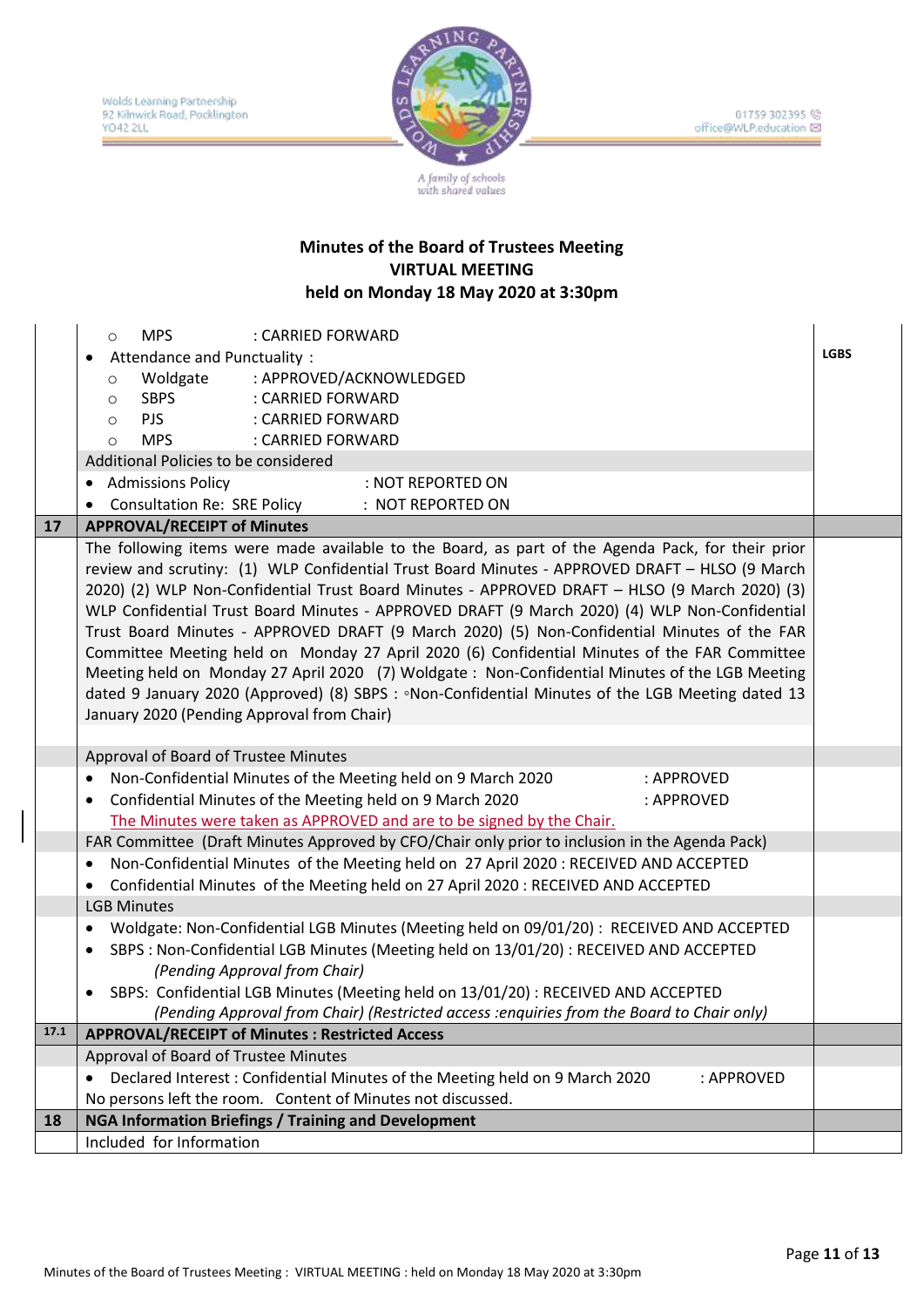

01759 302395 office@WLP.education

## **Minutes of the Board of Trustees Meeting VIRTUAL MEETING held on Monday 18 May 2020 at 3:30pm**

Meeting closed at: 18:37

Signed: Alan Shadrack (Chair) Date

|    | Action points from the meeting of the Board of Trustees                                                                                     |      |                       |                     |  |  |  |  |  |
|----|---------------------------------------------------------------------------------------------------------------------------------------------|------|-----------------------|---------------------|--|--|--|--|--|
|    | Monday 18 May 2020 at 3:30pm                                                                                                                |      |                       |                     |  |  |  |  |  |
|    | <b>Action</b>                                                                                                                               | Item | Person(s) Responsible | <b>Timescale</b>    |  |  |  |  |  |
| 1. | Section 128 Checks to be carried out on Adam Marham<br>and Mahela Vidanapatirana                                                            | 4    | <b>HoPSW</b>          | As soon as possible |  |  |  |  |  |
| 2. | Chair to review Skills Matrix and signpost appropriate<br>training courses required to be undertaken $(c/f: 09/12/19)$                      | 6    | Chair                 | As appropriate      |  |  |  |  |  |
| 3. | Chair to formulate sequential order of items noted in<br>Governance Plan                                                                    | 6    | Chair                 | As appropriate      |  |  |  |  |  |
| 4. | NGA<br>website<br>Chair<br>to<br>review<br>to<br>source<br>anv<br>appropriate/required training for Trustees (c/f: 09/12/19)                | 6    | Chair                 | As soon as possible |  |  |  |  |  |
| 5. | Board to inform CEO's PA of any NGA Training/Webinars.<br>CEO'S PA to note                                                                  | 6    | Board/CEO's PA        | As appropriate      |  |  |  |  |  |
| 6. | CEO provide following revised policies:<br>Marking Policy<br>and Code of Conduct for Staff and Pupils                                       | 8    | CEO                   | As soon as possible |  |  |  |  |  |
| 7. | Chair to provide the Risk Assessment and Phased<br>Reopening of Schools Plan to the Chairs of the LGBs and<br>request and collate feedback. | 8    | Chair                 | As soon as possible |  |  |  |  |  |
| 8. | Point 19 of the Scheme of Delegation to be amended,<br>communicated and circulated                                                          | 10   | Chari/CEO/HPSW        | As soon as possible |  |  |  |  |  |
| 9. | Chair to liaise with all LGB Chairs to ensure LGB Chairs<br>engaged with and kept LGB Governors informed, as<br>necessary                   | 12   | Chair                 | As soon as possible |  |  |  |  |  |

**Items for BoTM Sept 2020** . WLP/LGB Feedback

o new **format** for elevating Items to Note from LGBs to be discussed

| <b>Items for all</b><br><b>LGBs</b> | <b>Policies</b>                                                                                                                                                                                                                                                                                           |
|-------------------------------------|-----------------------------------------------------------------------------------------------------------------------------------------------------------------------------------------------------------------------------------------------------------------------------------------------------------|
|                                     | COVID19<br>$\circ$ COVID-19 school closure arrangements for Safeguarding and Child Protection : APPROVED<br>COVID-19 school closure arrangements for Safeguarding and Child Protection - Addendum: APPROVED<br>$\circ$<br>Policies/Procedures for approval according to the WLP Policy Cycle<br>$\bullet$ |